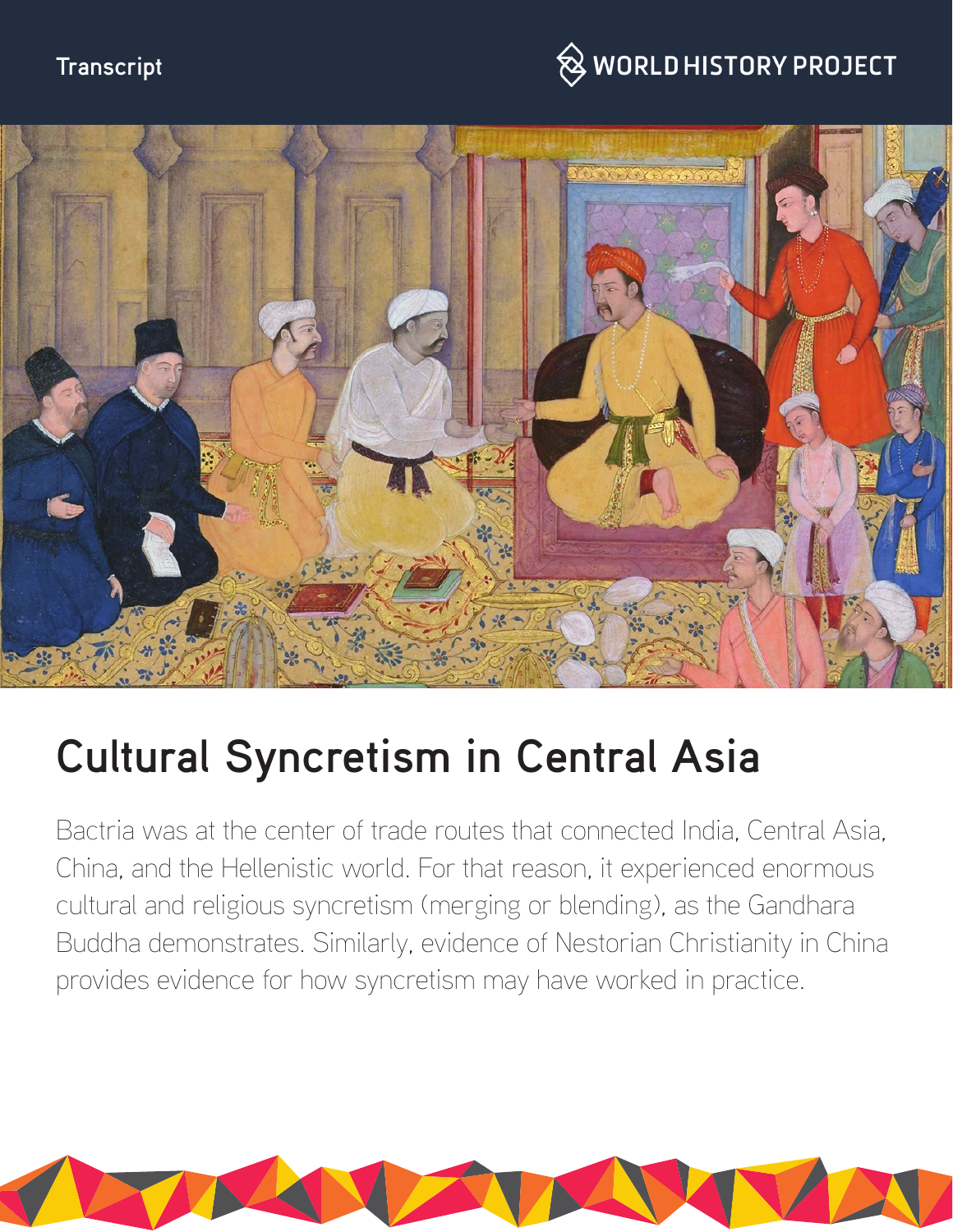

### **00:01**

*A map shows the Mauryan Empire and the Seleucid Empire*

## **00:34**

*Bactria appears on the map on top of what was the Seleucid empire* 

# **02:29**

*Two artworks: One is a footprint in stone, which represents the footprint of the Buddha, another is a standing sculpture of the Buddha, (standing Gandara Buddha).*

*The dharmachakra, which looks like a wheel, is in the center of the footprint's sole, triratnas (other symbols) are on the heel* Hello, historians, and welcome to South Central Asia circa 280 BCE. We're looking at two empires that occupied some of the same area. And we've got the Mauryan Empire here. You can see that this is the expansion that took place under Ashoka around 250 BCE. So, the Mauryan Empire encompasses the Indus River Valley, this is today what is Pakistan. Over here, we've got this region that is known as Gandara, which is actually, we think, what the name Kandahar in Afghanistan comes from today.

So, what we've got here is this intersection between two empires. We've got the Seleucid Empire over here in orange. These are, remember, the remnants, this is one of three remnants of the empire of Alexander the Great. His general Seleucus took this part of Asia Minor stretching into Central Asia. And so, this is, this is the extent of that empire around 280 BCE. What happens in 250 BCE is that a satrapy of the Seleucid Empire called Bactria secedes. It fights a war of independence to establish itself as its own kingdom. This is what we call the Greco-Bactrian kingdom. So, this is around 250 BCE. And it names itself Bactria, after the great city of Bactra, which gives its name to Afghanistan's Balkh province, and up here in the Northeast, you can see the city of Fergana, which is today in Uzbekistan. And if you remember from the article about the Silk Road, this is the very same Fergana where the Han Chinese first encountered those heavenly horses that sweated blood.

**01:38** Now, what I wanna talk about is the culture of this purple region of Greco-Bactria, because for many hundreds of years, this region had been passed back and forth between Indian powers and Macedonian powers, right? So it has Hellenic influences and it also has Indian influences. And that means that we're going to be talking about something called cultural syncretism. Let me put that down right here in the middle of China. "Cultural syncretism." And what syncretism is is a mixing of cultural objects. That's, that's really it. It's, it's the, the mixture of cultures and ideas and faiths. Follow me over here, because I am interested in talking about the influence that Greek culture had on Buddhism and vice versa.

> So these are two representations of the Buddha from around the same time, and, in fact, from around the same region, the region of Gandara, near modern-day Kandahar. So, within the kingdom of Bactria that we saw, sandwiched between Hellenic influences and Indian influences. So, both of these works are from the first century C.E.

But let's talk about this footprint, because this was a pretty common way to depict the Buddha prior to the first century C.E. We see this is what's called an aniconic representation. This, this represents a footprint of the Buddha. You can see here some of the, the themes of Hinduism and Buddhism. So we've got this dharmachakra wheel in the center of the sole. We've got triratnas here, near the heel. We've got, as you can see them very faintly, little swastikas near the, near the metatarsals yonder. And these are all Buddhist or Hindu symbols that, that approach depicting the Buddha, but do not actually put the Buddha into any kind of human physical representation. It's more about what the Buddha has left behind, so that human beings can follow in his footsteps.

2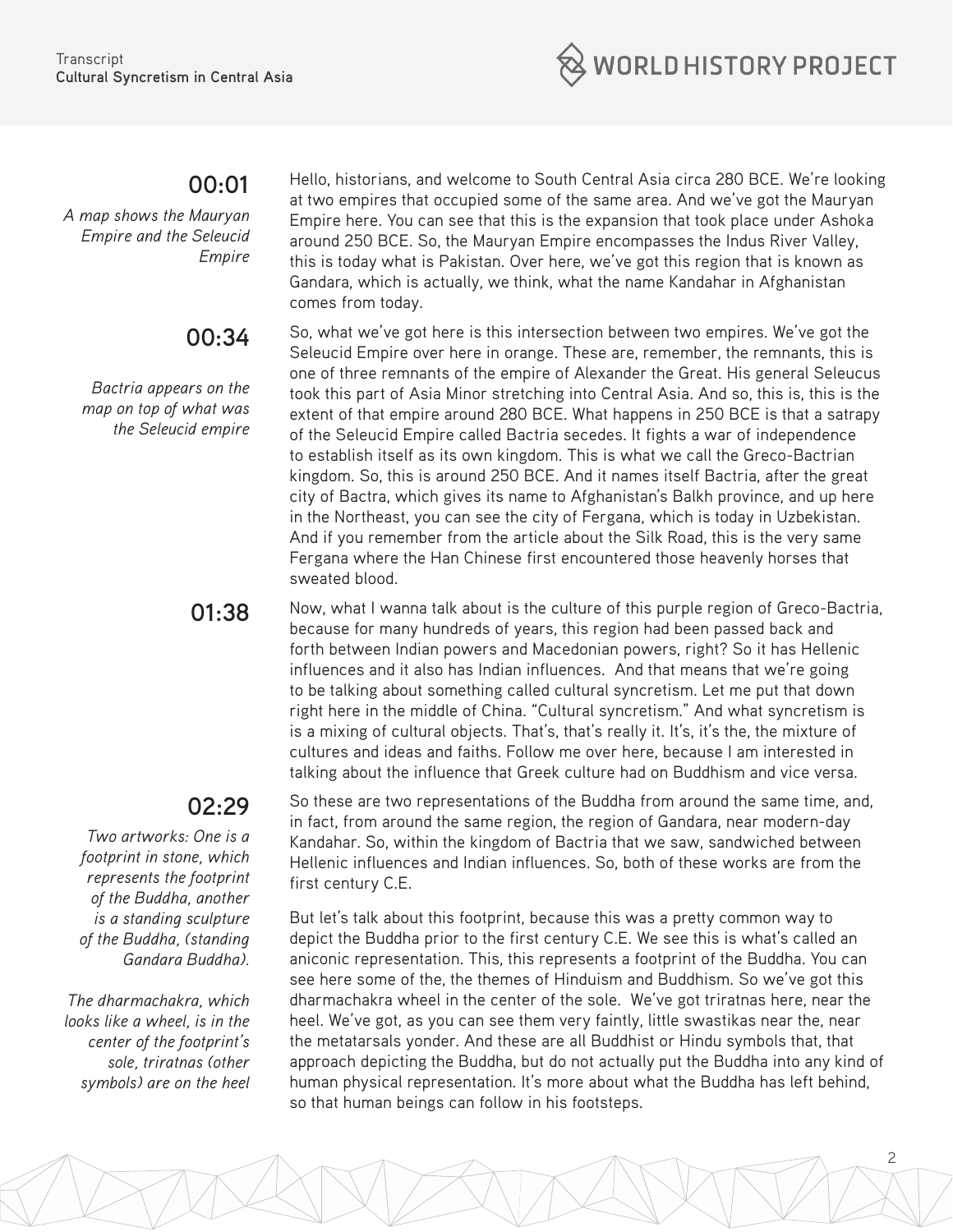

## **03:43**

*Standing Buddha is wearing Greek clothing*

But around the same time in the same region, we see this. So, this is a statue. This is the standing Gandara Buddha. This, again, dates from the first century C.E., from the same region of, of Bactria. But you can see this is the Buddha wearing Greek clothing. This is a Greek chiton and that's a himation. These are, these are forms of Greek dress, and the Buddha is being depicted in a Greek style. This is very similar to the other sculpture that we're seeing coming out of Hellenistic cultures at the same time. And so what we see when we see this Gandara Buddha, the standing Buddha, we have the combination of Buddhist faith or Buddhist philosophy combining with Greek cultural aesthetics.

**04:30** And indeed, Buddhism was practiced in this region for many hundreds of years. And since, if you'll recall—let's go back to the map. Because you'll recall that Fergana and Bactra and all of these cities throughout Central Asia—Kandahar is back down here—are on the Silk Road that, that connect the world of what's called this, the west shore, to China. And, you know, through Fergana and through Bactra, you could get to the great centers of India. You can get to Pataliputra and Suvarnagiri and have access to, to the sea routes of trade. Many historians believe that it is through the cities of the Greco-Bactrian kingdom that Buddhism made its way along the Silk Road to the various oasis cities of Central Asia, and from then on, into China.

**05:24** Now, we see syncretism whenever, whenever cultures combine with one another. And it is said that when Alexander the Great came to the headwaters of the Indus River Valley—remember, this is in upper Pakistan—he brought many philosophers with him to meet with the great thinkers of the Hindu ascetic tradition. And these the Greeks called the Gymnosophists, which means "the naked thinkers," because these men were so devoted to the practice of philosophy that they, they fasted and they wore either no or very little clothing, because they felt that it got in the way of their pursuit of knowledge and wisdom. And if you make a study of Greek philosophy, you will see the impact that these Indian thinkers had on Greek philosophy during this period, as well.

# **06:13**

*Image of the Nestorian Stele, a block covered in Chinese text. There is a cross at the very top.*

Let's talk about some other examples of syncretism. This right here is the Nestorian Stele, or rather this is a rubbing of the Nestorian Stele. This is a giant limestone block that was erected in 781 in Chang'an, the imperial capital of the Tang Empire in China, celebrating 150 years of Nestorian Christianity. If you look very closely, you can see this little cross up here. Ah, there you go. There's your, there's your Nestorian cross. You see, right there. And you can see all this Chinese text that symbolizes the important connection of the Church of the East to Tang China. And what's interesting about this stone monument is the way in which Christianity is described within it. In order to proselytize to a Chinese population, Nestorian Christianity adapted its approach to suit the, the mores of the people that lived there, right? So, in this text, Christ is described in Taoist and Buddhist terms. Let me read you a little bit of the translation.

3

**07:23** "A virgin gave birth to the Holy One in Syria. "A bright star announced the felicitous event, "and Persians observing the splendor "came to present tribute. "The ancient dispensation as declared by the 24 holy men "was then fulfilled. "And he laid down great principles for the government of families and kingdoms."